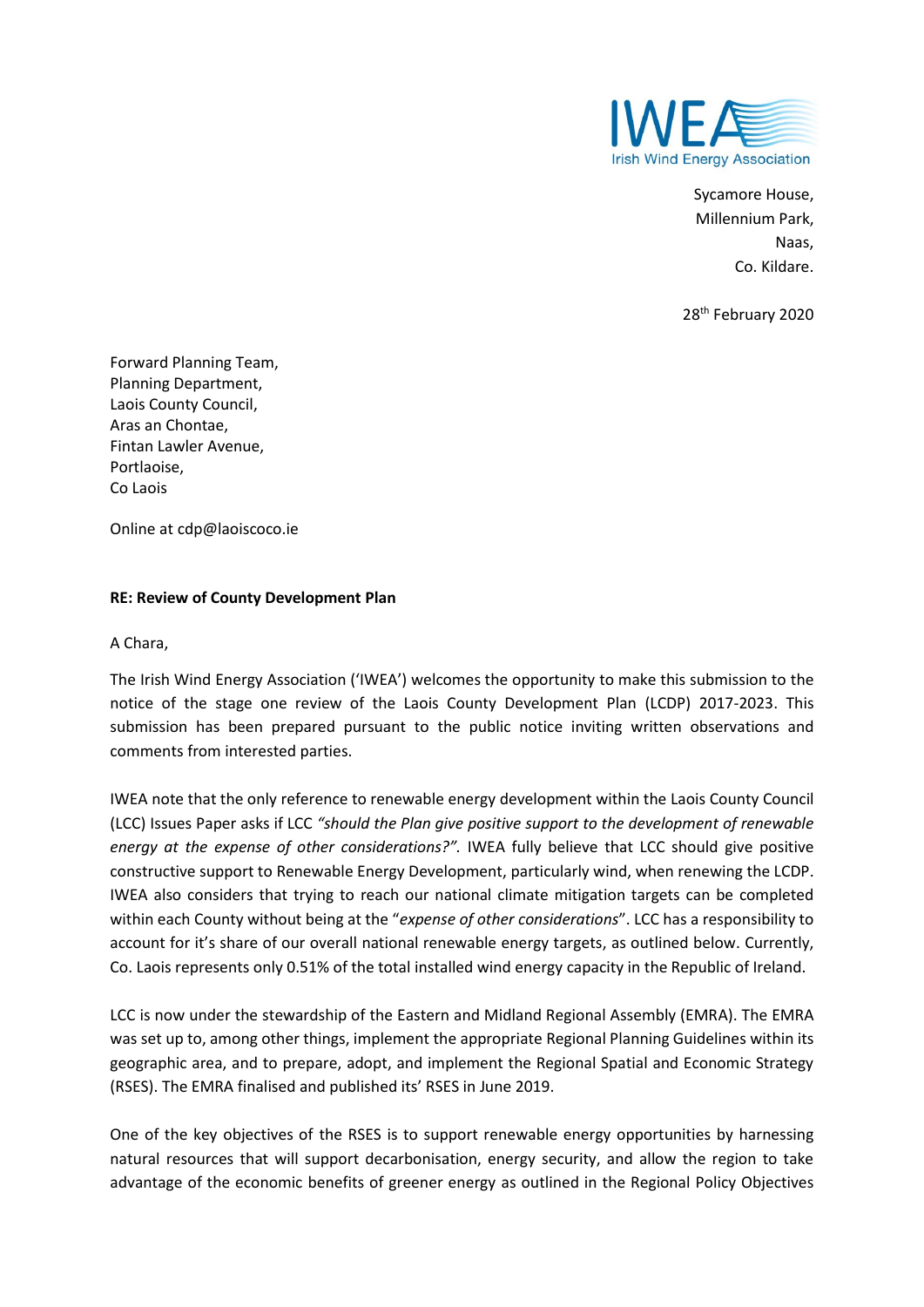(RPO) of the Eastern and Midland Regional Spatial and Economic Strategy 2019 – 2031 (RPO's 7.35, 7.36 and 10.20). The RSES is to be incorporated into development plans by way of review each local authority.

The National Climate Action Plan (CAP) 2019 has set out an ambitious 70% target for renewable energy production out to 2030. To meet this target, the amount of electricity generated from renewables will have to be doubled on current figures. Figure 4.4 and Table 7.5 (see below) of the CAP illustrate Ireland's current and projected renewable electricity production requirements to meet the 70% target. Based on the CAP assumptions, on-shore wind will provide the majority of the required electricity yield out to 2030.

Taking account of this, LCC has a responsibility to make every effort in playing a part to the contribution to our national renewable energy targets and should develop a new wind energy strategy which is conscious of this responsibility, and ensure areas are zoned appropriately so as not constrain any areas which may have wind generation potential.

|                                          |               |                                                                    | <b>NDP</b>          | Uptake to meet 2030 targets<br>(Based on MACC analysis) |             |                                                          |
|------------------------------------------|---------------|--------------------------------------------------------------------|---------------------|---------------------------------------------------------|-------------|----------------------------------------------------------|
|                                          |               | Technology                                                         | 2030                | 2025                                                    | 2030        |                                                          |
|                                          |               | Total RES in Generation mix <sup>4</sup> . %                       | 55                  | 52                                                      | 70          | æ                                                        |
| Electricity                              |               | Onshore wind. GW                                                   | $-7$                | $-6.5$                                                  | $-8.2$      |                                                          |
|                                          |               | Offshore wind, GW                                                  | 1.8                 | $-1.0$                                                  | $-3.5$      | Solar PV, some<br>electrification of buses.              |
|                                          |               | Solar PV, GW<br>٠                                                  | 1.5                 | $-0.2$                                                  | $-0.4$      | and biofuel blending are                                 |
|                                          | $\rightarrow$ | Electric Vehicles, #                                               | 498,000             | 181,500                                                 | 936,000     | identified in 2030 the<br>NDP scenario but are           |
|                                          |               | Passenger EVs, #                                                   | 355,000             | 57.000                                                  | 550,000     | not showing as cost-                                     |
|                                          |               | Passenger PHEVs, #                                                 | 118,000             | 94.000                                                  | 290,000     | effective in MACC.<br>Despite MACC analysis              |
|                                          |               | Electric delivery vans, #                                          | 19,000              | 30.000                                                  | 61,000      | these technologies may                                   |
| Transport                                |               | Electric trucks. #                                                 | n.a                 | 0                                                       | 34,000      | remain in plan given                                     |
|                                          |               | Electric buses, #<br>٠                                             | 1,250               | 500-600                                                 | 1,000-1,200 | other factors (e.g.,<br>exchequer cost, ease of          |
|                                          |               | Bioethanol blend, Volume                                           | E10                 | E10                                                     | E10         | implementation, need<br>for public sector<br>leadership) |
|                                          |               | Biodiesel blend, Volume                                            | <b>B12</b>          | <b>B12</b>                                              | <b>B12</b>  |                                                          |
|                                          |               | Retrofitted homes <sup>1</sup> , cumulative 2021-30, #             | 450,000             | 300.000                                                 | 500,000     |                                                          |
|                                          |               | Electric heating sources, total residential, #                     | 370,000             | 350,000                                                 | 600,000     |                                                          |
| <b>Built</b><br>Environment <sub>n</sub> |               | New buildings, #                                                   | 200,000             | 50.000                                                  | 200,000     |                                                          |
|                                          |               | · Existing buildings, #                                            | 170,000             | 300,000                                                 | 400,000     |                                                          |
|                                          |               | Electric heating sources, total commercial, #                      | 15.000 <sup>#</sup> | 15,000                                                  | 25,000      |                                                          |
|                                          |               | Emissions, MtCO.eq.                                                | $\overline{Q}$      | 8                                                       | 8           |                                                          |
| <b>Enterprise</b>                        |               | . Alternative fuels in cement fuel mix. %                          | N/A                 | 65%                                                     | 80%         |                                                          |
|                                          |               | CO2-neutral heat generation in food industry <sup>2</sup> , %<br>٠ | N/A                 | $-70%$                                                  | $-80%$      |                                                          |
|                                          | 9             | Emissions, MtCO.eq.                                                | 21                  | 19                                                      | 18          |                                                          |
| <b>Agriculture</b>                       |               | · Fertilizers CAN replacement, %                                   | N/A                 | 40%                                                     | 50%         |                                                          |
|                                          |               | Trailing-shoe slurry spreading, %                                  | N/A                 | 30%                                                     | 50%         |                                                          |
| Other (e.g. waste)                       |               | Emissions, MtCO,eq.                                                | 3.2                 | 3.2                                                     | 3.2         |                                                          |
|                                          |               |                                                                    |                     |                                                         |             |                                                          |

## Figure 4.4 Ireland's Decarbonisation Pathway Dashboard to 2030<sup>15</sup>

1 Retrofit to B2 BER fabric equivalent

2 Includes biomass and electricity

3 Not specified in NDP, estimated based on residential ratio

4 RESS competitive auction determines the final mix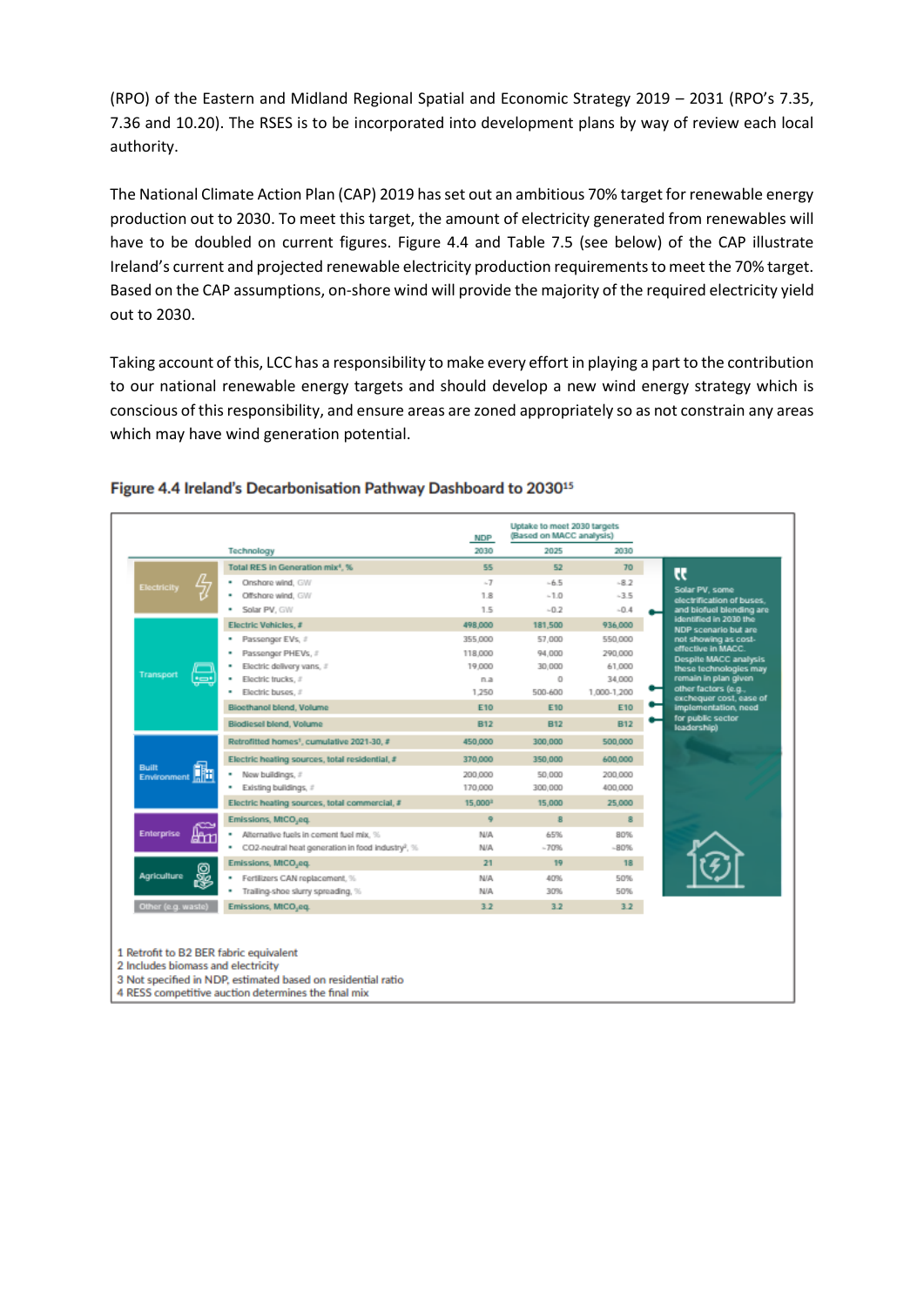**Table 7.5 Potential Metrics to Deliver Abatement in Electricity** 

| <b>Key Metrics</b>                                 | 2017                  | 2025<br><b>Based on MACC</b> | 2030<br><b>Based on NDP</b> | 2030<br><b>Based on MACC</b> |
|----------------------------------------------------|-----------------------|------------------------------|-----------------------------|------------------------------|
| <b>Share of Renewable</b><br><b>Electricity, %</b> | $~10\%$ <sup>20</sup> | 52%                          | 55%                         | 70%                          |
| <b>Onshore Wind Capacity,</b><br><b>GW</b>         | $-3.3$                | 6.5                          | N/A                         | 8.2                          |
| <b>Offshore Wind Capacity,</b><br><b>GW</b>        | <b>NA</b>             | 1.0 <sub>1</sub>             | N/A                         | 3.5                          |
| <b>Solar PV Capacity, GW</b>                       | <b>NA</b>             | 0.2                          | N/A                         | 0.4                          |
| <b>CCGT Capacity, GW</b>                           | $-3.6$                | 5.1                          | N/A                         | 4.7                          |

Furthermore, the office of the Planning Regulator (OPR) was established in 2019 with the aim of enhancing the proper oversight of the planning system in Ireland. In its response of 25<sup>th</sup> September 2019 to the Offaly County Development Plan 2021 – 2027, Public Consultation – Issues Paper, the OPR advised that the Planning Authority should maximise the output of renewable energy sources in line with national government policies on climate change. We would urge LCC to take cognisance of this guidance when developing the updated LCDP (2021-2027).

IWEA strongly promotes the delivery of a regional Renewable Energy Strategy to facilitate the implementation of Regional Policy Objective (RPO's 7.35, 7.36) of the Mid and Eastern RSES in the short term, as a matter of high priority and urgency. Such an approach would ensure consistency across the entire region and minimise duplication of effort and resources at a local authority level.

However, in the absence of any certainty around the realisation of RPO's 7.35, 7.36, and 10.19 to 10.23 (relating to energy infrastructure) of the Mid and Eastern RSES and in response to the advice of the OPR, and the targets in the CAP, we believe an updated Wind Energy Strategy for County Laois is an absolute requirement as part of the LCDP review.

Section 28 (1) of the Planning and Development Act 2000 (as amended) states that "*The Minister may, at any time, issue guidelines to planning authorities regarding any of their functions under this Act and planning authorities shall have regard to those guidelines in the performance of their functions"* 

Taking consideration of the above, it is LCC's responsibility to ensure that any relevant issued guidance is correctly taken into consideration when reviewing and developing the updated LCDP. Issued Guidance to be taken into consideration should include the adopted Wind Energy Guidelines, the Eastern and Midlands RSES, and CAP (2019).

The Ministerial Planning and Development (Laois County Council Development Plan 2017-2023) Direction 2017 previously ordered that the LCC Wind Energy Policy relating to a setback distance of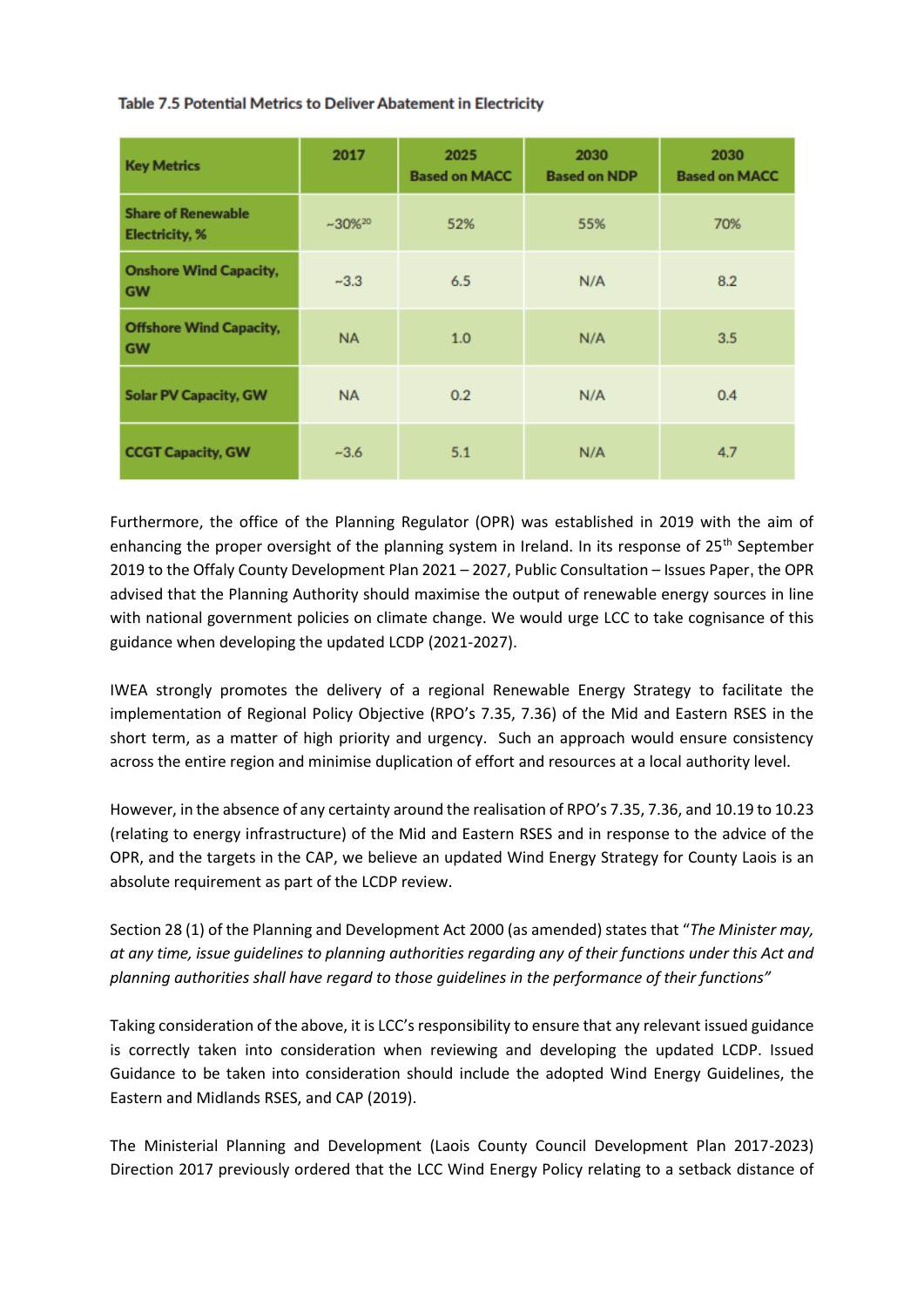1.5kms from turbines was not in line with section 28 (1B) (b) of the Act. Without providing sufficient, evidence-based reasoning not to abide by the current and latest plans and guidelines, LCC must take cognisance of these policies in the updated LCDP.

To further elaborate on the above, section 28 (1C) of the Act goes onto state that "*Without prejudice to the generality of subsection (1), guidelines under that subsection may contain specific planning policy requirements with which planning authorities, regional assemblies and the Board shall, in the performance of their functions, comply"*

During December 2019, The Department of Housing, Planning and Local Government published Draft Revised Wind Energy Guidelines. The consultation period for these guidelines is now closed and are likely to be finalised later this year.

Within the revised draft Wind Energy Guidelines, Specific Planning Policy Requirement (SPPR) 1 outlines measures that planning authorities are to take into consideration when amending or developing development plans. These include ensuring that overall national policy on renewable energy is acknowledged and documented; indicating how the relevant plan will contribute to realising overall national targets for climate change mitigation, wind energy production, and the potential wind energy resource; and demonstrate detailed compliance with the objectives of section 3.4 of the guidelines which include:

- *A positive and supportive statement of the importance of wind energy;*
- *Objectives to secure the maximum potential from wind energy resources of the planning authority's area; and*
- *The identification on development plan maps of the key areas within the planning authority's functional area where there is significant wind energy potential and where... wind energy development will be acceptable in principle… open to consideration… and those areas where wind energy development will generally be discouraged*

As SPPR1 is proposed to be a binding requirement of the revised Wind Energy Development Guidelines, LCC will have to take account of the objectives outlined above in full once finalised.

We urge LCC to carry out a full review of its wind energy strategy and to develop a consistent and transparent wind energy zoning methodology for the County that incorporates the methodologies outlined in the SEAI Local Authority Renewable Energy Strategy (LARES). We ask that all areas within the County be re-assessed for their potential for wind energy development and zone accordingly to ensure that there is no planning ambiguity surrounding any un-zoned areas. We suggest the following standard for renewable energy zonesfor all Counties: 'No-Go', 'Open to Consideration', and 'Preferred' Areas. This is similar to the approach LCC has previously used to describe wind energy development areas within the County.

In relation to landscape, as per above, we also ask that LCC and all Local Authorities develop consistent Landscape Character Assessment (LCA) criteria and apply it across all Counties. We ask that a 'Low', 'Medium', and 'High' weighting table for landscape sensitivity types be considered for renewable energy development potential. We urge LCC to update the 2017-2023 LCA completed for County Laois